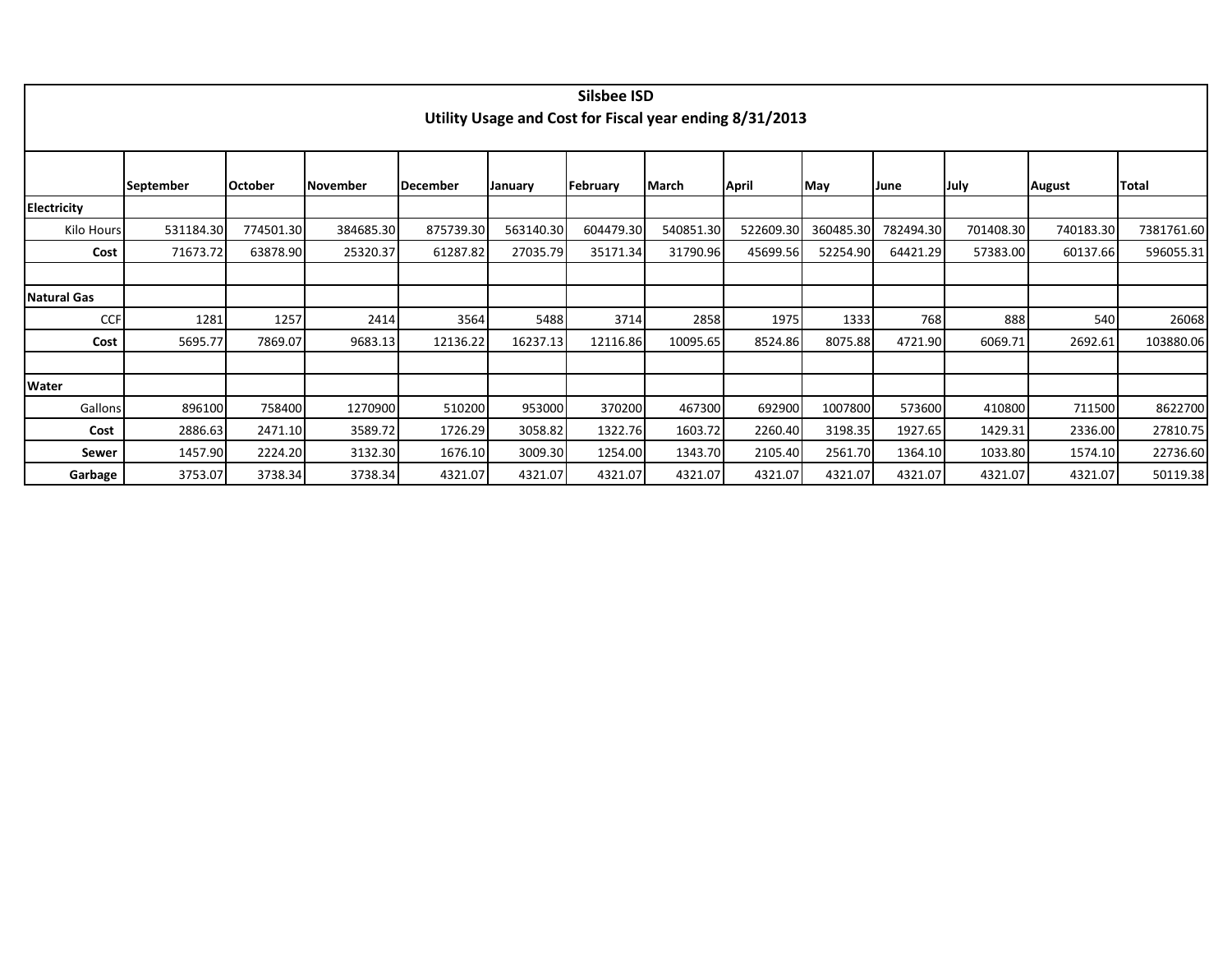|                    |                                  |           |          |           |           |           | <b>SILSBEE HIGH SCHOOL</b> |                                                         |           |           |           |           |            |  |
|--------------------|----------------------------------|-----------|----------|-----------|-----------|-----------|----------------------------|---------------------------------------------------------|-----------|-----------|-----------|-----------|------------|--|
|                    |                                  |           |          |           |           |           |                            | Utility Usage and Cost for Fiscal year ending 8/31/2013 |           |           |           |           |            |  |
|                    | <b>December</b><br>March<br>June |           |          |           |           |           |                            |                                                         |           |           |           |           |            |  |
|                    | September                        | October   | November |           | January   | February  |                            | April                                                   | May       |           | July      | August    | Total      |  |
| <b>Electricity</b> |                                  |           |          |           |           |           |                            |                                                         |           |           |           |           |            |  |
| Kilo Hours         | 48235.00                         | 365029.00 | 7055.00  | 572887.00 | 239281.00 | 269037.00 | 241253.00                  | 233697.00                                               | 194587.00 | 352326.00 | 321857.00 | 365754.00 | 3210998.00 |  |
| Cost               | 32,196.94                        | 29,799.33 | 750.00   | 39,622.08 | 11,612.36 | 15,410.29 | 14,553.29                  | 20,582.70                                               | 23,966.26 | 29,541.63 | 26,306.49 | 29,874.44 | 274,215.81 |  |
|                    |                                  |           |          |           |           |           |                            |                                                         |           |           |           |           |            |  |
| <b>Natural Gas</b> |                                  |           |          |           |           |           |                            |                                                         |           |           |           |           |            |  |
| <b>CCF</b>         | 495                              | 588       | 686      | 842       | 948       | 729       | 752                        | 563                                                     | 498       | 394       | 563       | 205       | 7263       |  |
| Cost               | 3,885.67                         | 4,609.02  | 5,371.23 | 6,646.84  | 7,475.67  | 5,763.61  | 6,023.23                   | 4,526.43                                                | 4,533.39  | 3,600.15  | 5,116.66  | 1,904.16  | 59,456.06  |  |
|                    |                                  |           |          |           |           |           |                            |                                                         |           |           |           |           |            |  |
| Water              |                                  |           |          |           |           |           |                            |                                                         |           |           |           |           |            |  |
| Gallons            | 241400                           | 100300    | 511700   | 83000     | 13300     | 33500     | 183200                     | 246800                                                  | 453100    | 348800    | 324600    | 599000    | 3138700    |  |
| Cost               | 763.95                           | 340.65    | 1,154.85 | 288.75    | 82.65     | 143.25    | 589.35                     | 780.15                                                  | 1,385.80  | 1,086.18  | 1,013.85  | 1,836.75  | 9,466.18   |  |
| Sewer              | 462.10                           | 124.60    | 731.50   | 267.40    | 66.40     | 127.00    | 367.60                     | 641.20                                                  | 749.15    | 557.50    | 650.80    | 1,110.70  | 5,855.95   |  |
| Garbage            | 1,119.34                         | 1,119.34  | 1,119.34 | 1,305.86  | 1,305.86  | 1,305.86  | 1,305.86                   | 1,305.86                                                | 1,305.86  | 1,305.86  | 1,305.86  | 1,305.86  | 15,110.76  |  |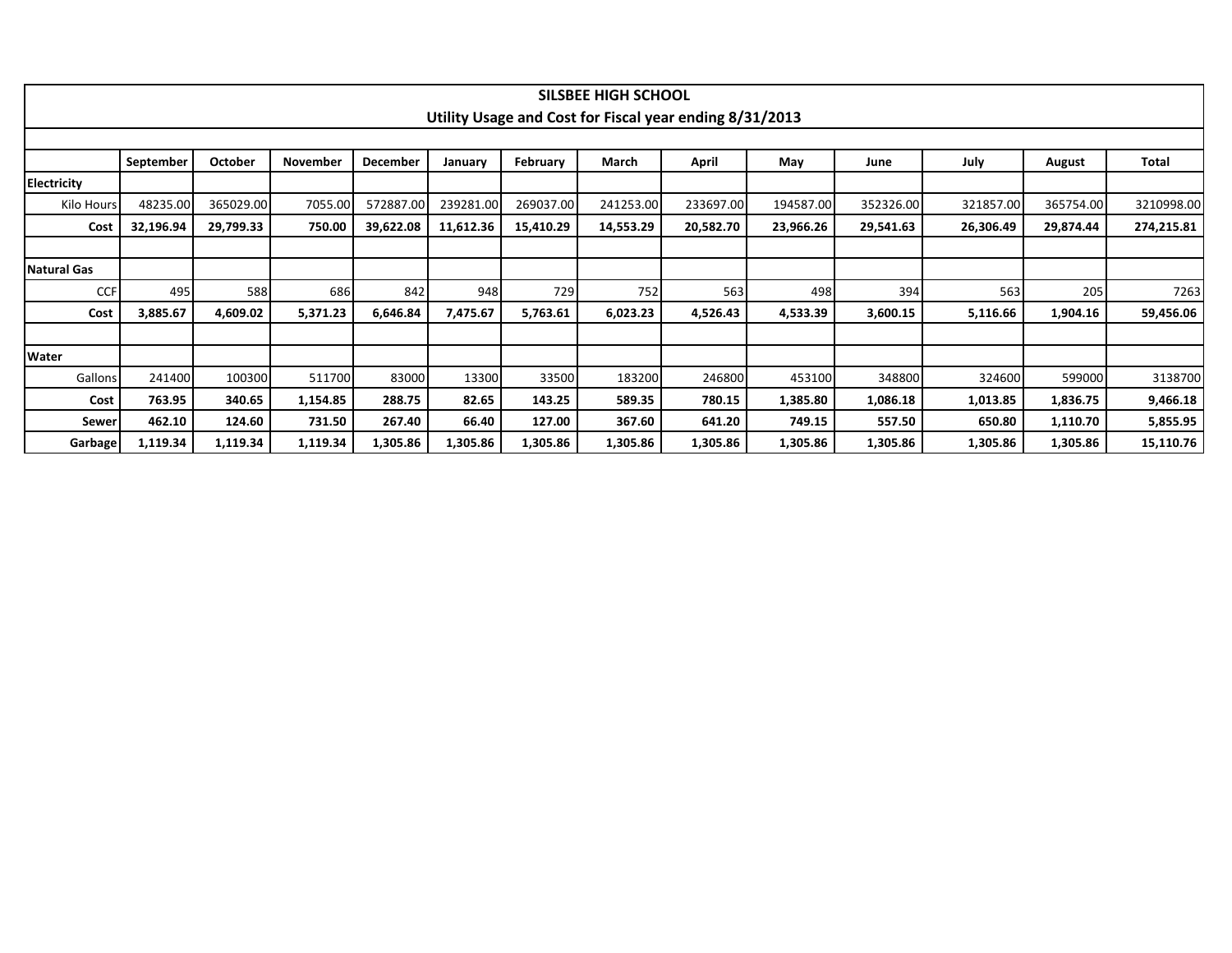|                    |           |                |                 |           |           | SILSBEE MIDDLE SCHOOL                                   |              |           |           |           |           |           |              |
|--------------------|-----------|----------------|-----------------|-----------|-----------|---------------------------------------------------------|--------------|-----------|-----------|-----------|-----------|-----------|--------------|
|                    |           |                |                 |           |           | Utility Usage and Cost for Fiscal year ending 8/31/2013 |              |           |           |           |           |           |              |
|                    |           |                |                 |           |           |                                                         |              |           |           |           |           |           |              |
|                    | September | <b>October</b> | <b>November</b> | December  | January   | February                                                | <b>March</b> | April     | May       | June      | July      | August    | <b>Total</b> |
| <b>Electricity</b> |           |                |                 |           |           |                                                         |              |           |           |           |           |           |              |
| Kilo Hours         | 195574.20 | 166203.20      | 148500.20       | 138150.20 | 143851.20 | 153161.20                                               | 132460.20    | 139692.20 | 22310.20  | 184488.20 | 159600.20 | 153172.20 | 1737163.40   |
| Cost               | 15,814.51 | 13,541.53      | 10,238.94       | 9,497.92  | 6,390.10  | 8,243.30                                                | 7,862.66     | 11,524.44 | 12,679.94 | 14,661.87 | 12,554.82 | 12,333.28 | 135,343.31   |
|                    |           |                |                 |           |           |                                                         |              |           |           |           |           |           |              |
| <b>Natural Gas</b> |           |                |                 |           |           |                                                         |              |           |           |           |           |           |              |
| <b>CCF</b>         | 137       | 316            | 370             | 404       | 648       | 492                                                     | 271          | 331       | 303       | 57        | 42        | 24        | 3395         |
| Cost               | 1,101.20  | 2,493.43       | 2,913.44        | 3,222.75  | 5,130.40  | 3,910.85                                                | 2,211.93     | 2,688.14  | 2,783.56  | 576.09    | 441.49    | 279.97    | 27,753.25    |
|                    |           |                |                 |           |           |                                                         |              |           |           |           |           |           |              |
| Water              |           |                |                 |           |           |                                                         |              |           |           |           |           |           |              |
| Gallons            | 402200    | 293300         | 586100          | 288100    | 673700    | 96500                                                   | 134300       | 139500    | 178400    | 154600    | 50900     | 20300     | 3017900      |
| Cost               | 1,219.85  | 893.15         | 1,771.55        | 877.55    | 2,034.35  | 302.75                                                  | 416.15       | 431.75    | 548.45    | 477.05    | 165.95    | 74.15     | 9,212.70     |
| Sewer              | 129.85    | 893.15         | 1,771.55        | 877.55    | 2,034.35  | 302.75                                                  | 416.15       | 431.75    | 548.45    | 477.05    | 165.95    | 74.15     | 8,122.70     |
| Garbage            | 968.02    | 968.02         | 968.02          | 1,086.68  | 1,086.68  | 1,086.68                                                | 1,086.68     | 1,086.68  | 1,086.68  | 1,086.68  | 1,086.68  | 1,086.68  | 12,684.18    |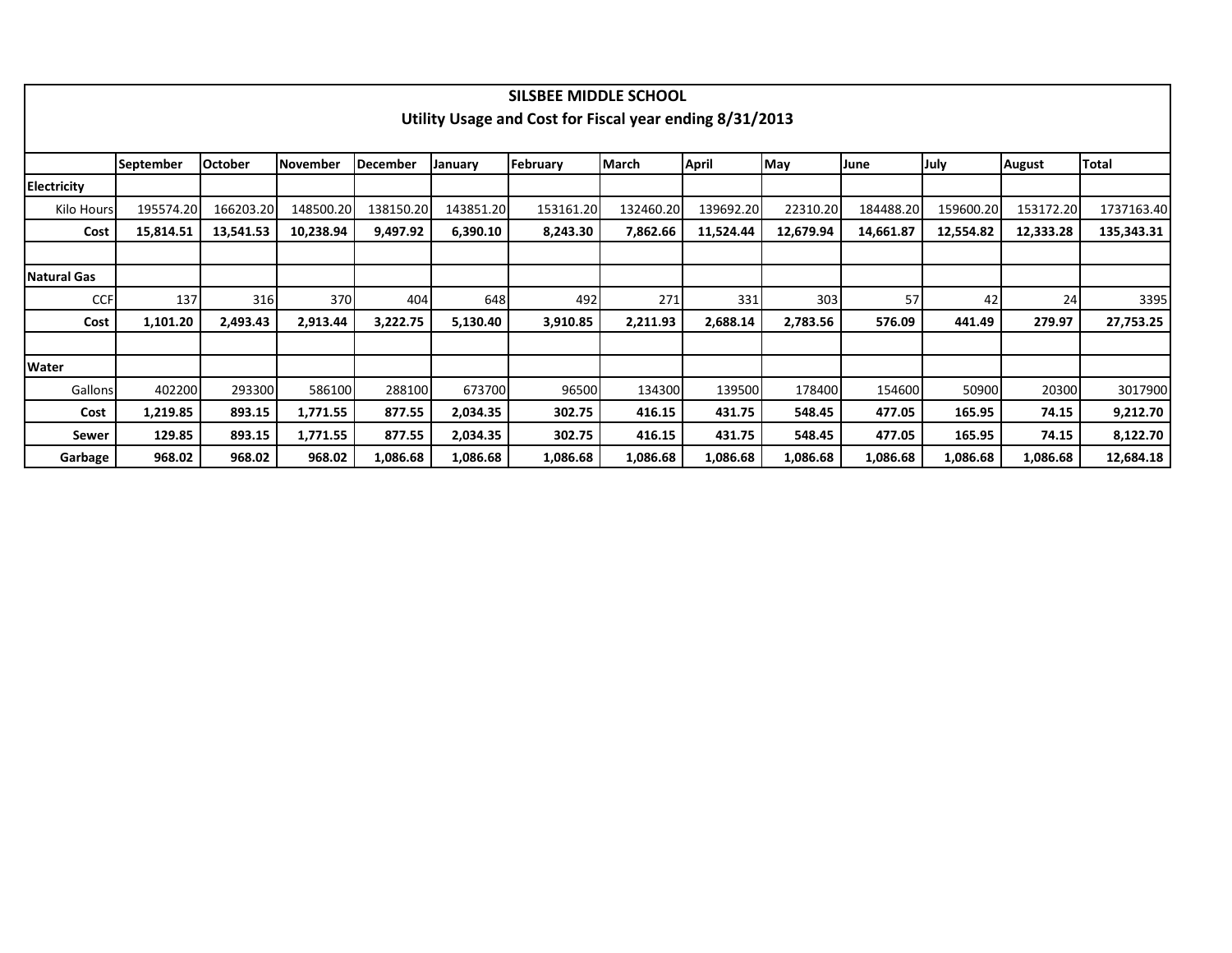|                    |                   |          |          |                   |                |          | OLD MIDDLE SCHOOL/ SPECIAL EDUCATION                    |              |          |          |             |                 |              |
|--------------------|-------------------|----------|----------|-------------------|----------------|----------|---------------------------------------------------------|--------------|----------|----------|-------------|-----------------|--------------|
|                    |                   |          |          |                   |                |          | Utility Usage and Cost for Fiscal year ending 8/31/2013 |              |          |          |             |                 |              |
|                    |                   |          |          |                   |                |          |                                                         |              |          |          |             |                 |              |
|                    | September October |          |          | November December | <b>January</b> | February | March                                                   | <b>April</b> | May      | June     | <b>July</b> | <b>August</b>   | <b>Total</b> |
| <b>Electricity</b> |                   |          |          |                   |                |          |                                                         |              |          |          |             |                 |              |
| Kilo Hours         | 23404.90          | 18898.90 | 15134.90 | 13604.90          | 22164.90       | 16644.90 | 13586.90                                                | 12943.90     | 16218.90 | 20948.90 | 22626.90    | 21509.90        | 217688.80    |
| <b>Cost</b>        | 1,973.43          | 1,622.85 | 1,144.02 | 1,053.54          | 1,038.97       | 1,129.61 | 924.86                                                  | 1,209.70     | 1,396.40 | 1,751.57 | 1,838.08    | 1,782.09        | 16,865.12    |
|                    |                   |          |          |                   |                |          |                                                         |              |          |          |             |                 |              |
| Natural Gas        |                   |          |          |                   |                |          |                                                         |              |          |          |             |                 |              |
| <b>CCF</b>         | $\Omega$          |          | 17       | 59                | 967            | 378      | 355                                                     | 51           | 26       | 24       | 24          | 23 <sub>l</sub> | 1927         |
| Cost               | 17.11             | 19.68    | 39.79    | 76.43             | 864.92         | 357.71   | 338.25                                                  | 75.74        | 50.97    | 48.98    | 48.98       | 45.48           | 1,984.04     |
|                    |                   |          |          |                   |                |          |                                                         |              |          |          |             |                 |              |
| <b>Water</b>       |                   |          |          |                   |                |          |                                                         |              |          |          |             |                 |              |
| Gallons            | 14100             | 8100     | 5200     | 5300              | 4700           | 6200     | 6300                                                    | 7800         | 6300     | 6300     | 7200        | 2400            | 79900        |
| Cost               | 85.05             | 66.75    | 58.35    | 58.65             | 56.85          | 61.35    | 61.65                                                   | 66.15        | 61.35    | 61.65    | 64.35       | 50.25           | 752.40       |
| Sewer              | 85.05             | 66.75    | 58.35    | 58.65             | 56.85          | 61.35    | 61.65                                                   | 66.15        | 61.35    | 61.65    | 64.35       | 50.25           | 752.40       |
| <b>Garbage</b>     | 227.69            | 227.69   | 227.69   | 227.69            | 227.69         | 227.69   | 227.69                                                  | 227.69       | 227.69   | 227.69   | 227.69      | 227.69          | 2,732.28     |

 $\mathbf{I}$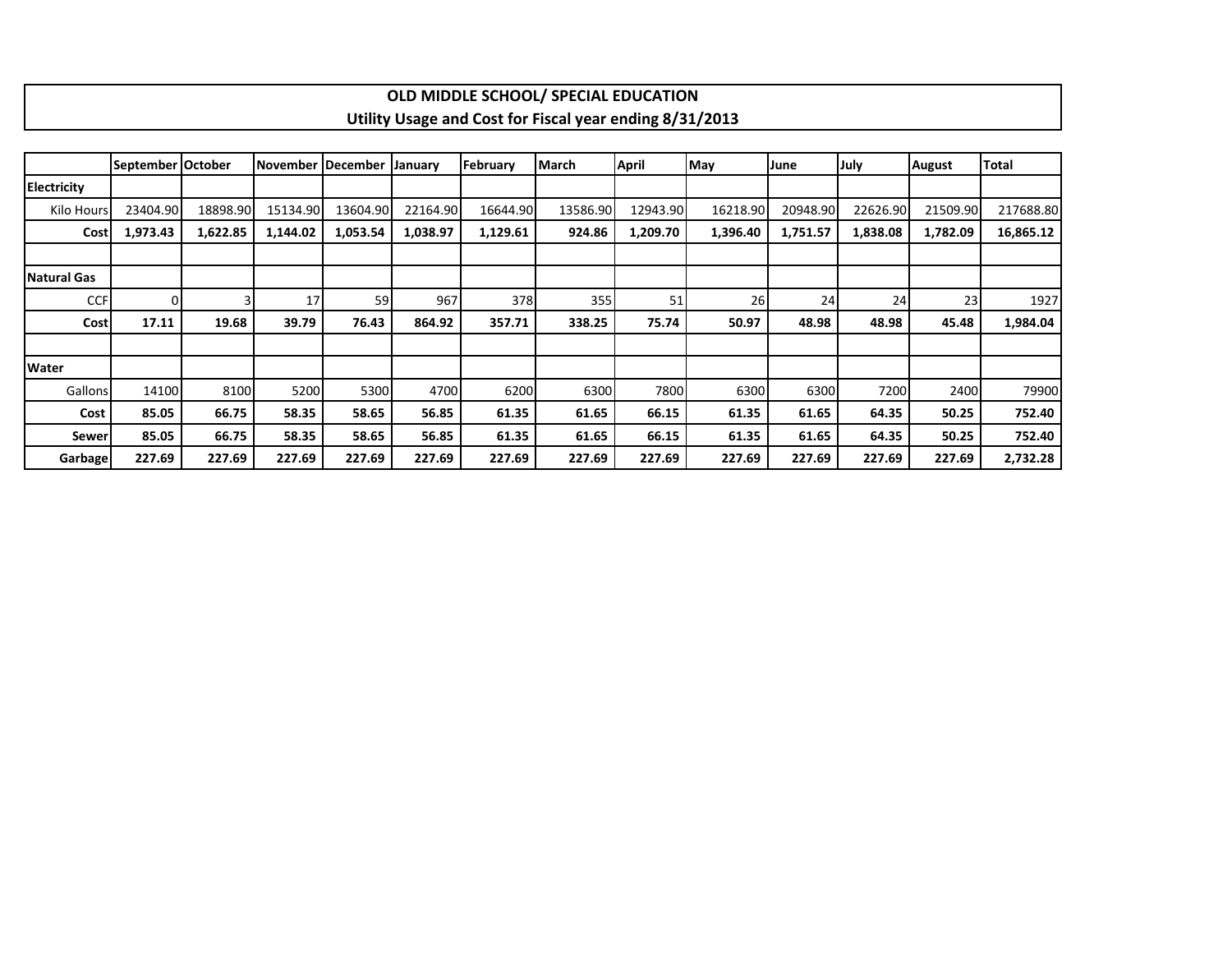|                    |                  |                |                 |                 |          |          | Utility Usage and Cost for Fiscal year ending 8/31/2013 |              |          |          |          |               |              |
|--------------------|------------------|----------------|-----------------|-----------------|----------|----------|---------------------------------------------------------|--------------|----------|----------|----------|---------------|--------------|
|                    |                  |                |                 |                 |          |          |                                                         |              |          |          |          |               |              |
|                    | <b>September</b> | <b>October</b> | <b>November</b> | <b>December</b> | January  | February | <b>March</b>                                            | <b>April</b> | May      | June     | July     | <b>August</b> | <b>Total</b> |
| <b>Electricity</b> |                  |                |                 |                 |          |          |                                                         |              |          |          |          |               |              |
| Kilo Hours         | 64120.30         | 54259.30       | 47510.30        | 36555.30        | 43018.30 | 41289.30 | 36855.30                                                | 38597.30     | 39567.30 | 57725.30 | 40053.30 | 46045.30      | 545596.60    |
| Cost               | 5,290.95         | 4,570.40       | 3,375.76        | 2,642.32        | 2,099.21 | 2,601.19 | 2,188.05                                                | 3,339.83     | 3,450.25 | 4,718.45 | 3,186.71 | 3,601.67      | 41,064.79    |
|                    |                  |                |                 |                 |          |          |                                                         |              |          |          |          |               |              |
| Natural Gas        |                  |                |                 |                 |          |          |                                                         |              |          |          |          |               |              |
| <b>CCF</b>         | 120              | 139            | 461             | 437             | 862      | 739      | 436                                                     | 363          | 140      | 47       | 45       | 67            | 3856         |
| Cost               | 119.54           | 135.77         | 425.36          | 404.68          | 773.75   | 675.27   | 409.50                                                  | 385.04       | 163.97   | 71.78    | 69.80    | 84.28         | 3,718.74     |
|                    |                  |                |                 |                 |          |          |                                                         |              |          |          |          |               |              |
| <b>Water</b>       |                  |                |                 |                 |          |          |                                                         |              |          |          |          |               |              |
| Gallons            | 75800            | 73800          | 51900           | 44900           | 50500    | 79400    | 54100                                                   | 109200       | 204500   | 32300    | 4600     | 18400         | 799400       |
| Cost               | 240.65           | 234.65         | 168.95          | 147.95          | 164.75   | 251.45   | 175.55                                                  | 340.85       | 626.75   | 110.15   | 27.05    | 68.45         | 2,557.20     |
| Sewer              | 240.65           | 234.65         | 168.95          | 147.95          | 164.75   | 251.45   | 175.55                                                  | 340.85       | 626.75   | 110.15   | 27.05    | 68.45         | 2,557.20     |
| Garbage            | 381.64           | 381.64         | 381.64          | 453.06          | 453.06   | 453.06   | 453.06                                                  | 453.06       | 453.06   | 453.06   | 453.06   | 453.06        | 5,222.46     |

**KIRBY**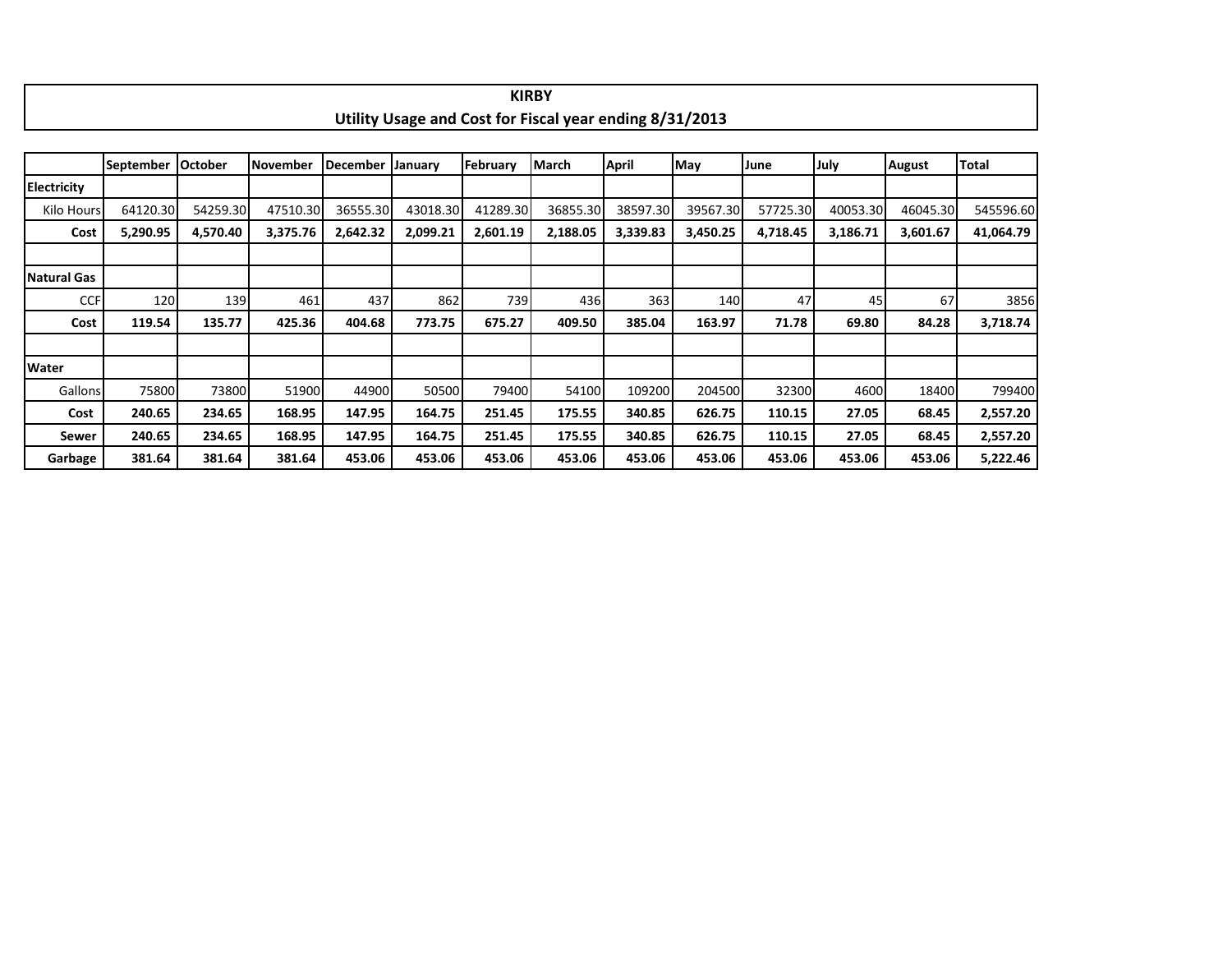|                    |                  |                |                 |          |          | <b>MAINTENANCE/TRANSPORTATION</b> |          |                                                         |          |          |          |               |           |
|--------------------|------------------|----------------|-----------------|----------|----------|-----------------------------------|----------|---------------------------------------------------------|----------|----------|----------|---------------|-----------|
|                    |                  |                |                 |          |          |                                   |          | Utility Usage and Cost for Fiscal year ending 8/31/2013 |          |          |          |               |           |
|                    |                  |                |                 |          |          |                                   |          |                                                         |          |          |          |               |           |
|                    | <b>September</b> | <b>October</b> | <b>November</b> | December | January  | February                          | March    | <b>April</b>                                            | May      | June     | July     | <b>August</b> | Total     |
| <b>Electricity</b> |                  |                |                 |          |          |                                   |          |                                                         |          |          |          |               |           |
| Kilo Hours         | 19260.30         | 12034.30       | 10360.30        | 10689.30 | 14836.30 | 12896.30                          | 13471.30 | 10165.30                                                | 10200.30 | 14414.30 | 16354.30 | 18924.30      | 163606.60 |
| Cost               | 1,698.99         | 1,135.53       | 915.54          | 907.37   | 823.87   | 924.78                            | 936.18   | 1,062.62                                                | 1,044.51 | 1,312.25 | 1,702.45 | 1,660.33      | 14,124.42 |
|                    |                  |                |                 |          |          |                                   |          |                                                         |          |          |          |               |           |
| Natural Gas        |                  |                |                 |          |          |                                   |          |                                                         |          |          |          |               |           |
| <b>CCF</b>         | 27               | 77I            | 218             | 582      | 701      | 340                               | 246      | 180                                                     | 53       | 46       | 50       | 57            | 2577      |
| Cost               | 56.77            | 103.55         | 241.29          | 575.38   | 676.83   | 364.46                            | 275.43   | 237.75                                                  | 104.89   | 97.64    | 101.40   | 105.15        | 2,940.54  |
|                    |                  |                |                 |          |          |                                   |          |                                                         |          |          |          |               |           |
| Water              |                  |                |                 |          |          |                                   |          |                                                         |          |          |          |               |           |
| Gallons            | 9800             | 7900           | 10200           | 6000     | 6100     | 10000                             | 8600     | 7400                                                    | 28500    | 8900     | 6900     | 8500          | 118800    |
| Cost               | 65.13            | 57.90          | 65.62           | 51.69    | 53.12    | 77.16                             | 65.62    | 56.30                                                   | 112.00   | 61.92    | 55.31    | 64.70         | 786.47    |
| Sewer              | 28.25            | 27.05          | 31.55           | 22.85    | 19.85    | 24.65                             | 27.35    | 25.85                                                   | 112.00   | 27.05    | 22.85    | 28.85         | 398.15    |
| Garbage            | 75.13            | 70.59          | 70.59           | 70.59    | 70.59    | 70.59                             | 70.59    | 70.59                                                   | 70.59    | 70.59    | 70.59    | 70.59         | 851.62    |

 $\mathbf{I}$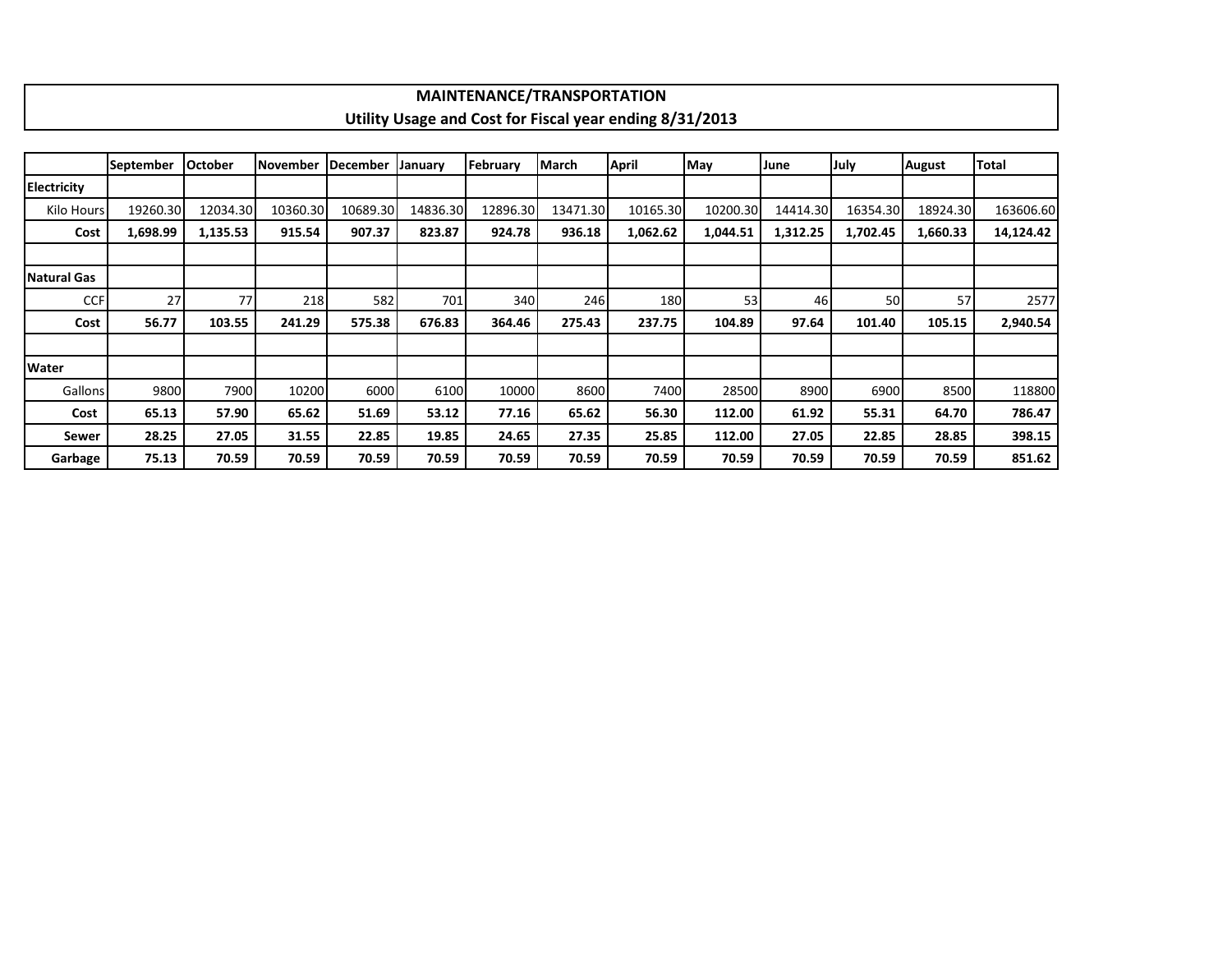|              |                  |                |                 |                 |                                                         | <b>ROBINSON/LIT</b> |              |         |                 |          |                 |          |              |  |  |
|--------------|------------------|----------------|-----------------|-----------------|---------------------------------------------------------|---------------------|--------------|---------|-----------------|----------|-----------------|----------|--------------|--|--|
|              |                  |                |                 |                 | Utility Usage and Cost for Fiscal year ending 8/31/2013 |                     |              |         |                 |          |                 |          |              |  |  |
|              |                  |                |                 |                 |                                                         |                     |              |         |                 |          |                 |          |              |  |  |
|              | <b>September</b> | <b>October</b> | <b>November</b> | <b>December</b> | January                                                 | February            | <b>March</b> | April   | May             | June     | July            | August   | <b>Total</b> |  |  |
| Electricity  |                  |                |                 |                 |                                                         |                     |              |         |                 |          |                 |          |              |  |  |
| Kilo Hours   | 21090.00         | 15650.00       | 42341.00        | 9570.00         | 13250.00                                                | 12770.00            | 11845.00     | 9110.00 | 9917.00         | 11997.00 | 16648.00        | 16653.00 | 190841.00    |  |  |
| Cost         | 1,694.04         | 1,341.05       | 820.11          | 700.52          | 655.09                                                  | 836.62              | 721.14       | 840.31  | 858.02          | 992.82   | 1,336.61        | 1,361.86 | 12,158.19    |  |  |
|              |                  |                |                 |                 |                                                         |                     |              |         |                 |          |                 |          |              |  |  |
| Natural Gas  |                  |                |                 |                 |                                                         |                     |              |         |                 |          |                 |          |              |  |  |
| <b>CCF</b>   |                  |                | 40              | 74              | 67                                                      | 77                  | 47           | 12      | 10 <sup>1</sup> | 12       | 10 <sup>1</sup> | 12       | 354          |  |  |
| Cost         | 18.52            | 23.16          | 64.70           | 96.83           | 90.24                                                   | 100.59              | 72.80        | 40.14   | 37.99           | 40.14    | 37.99           | 38.73    | 623.10       |  |  |
|              |                  |                |                 |                 |                                                         |                     |              |         |                 |          |                 |          |              |  |  |
| <b>Water</b> |                  |                |                 |                 |                                                         |                     |              |         |                 |          |                 |          |              |  |  |
| Gallons      | 2300             | 3000           | 3600            | 2400            | 95600                                                   | 5400                | 2100         | 5100    | 2300            | 800      | 1100            | 1400     | 125100       |  |  |
| Cost         | 20.15            | 22.25          | 24.05           | 20.45           | 300.05                                                  | 29.45               | 19.55        | 28.55   | 20.15           | 16.25    | 16.55           | 17.45    | 534.90       |  |  |
| Sewer        | 20.15            | 22.25          | 24.05           | 20.45           | 300.05                                                  | 29.45               | 19.55        | 28.55   | 20.15           | 16.25    | 16.55           | 17.45    | 534.90       |  |  |
| Garbage      | 88.58            | 78.66          | 78.66           | 78.66           | 78.66                                                   | 78.66               | 78.66        | 78.66   | 78.66           | 78.66    | 78.66           | 78.66    | 953.84       |  |  |

Е

٦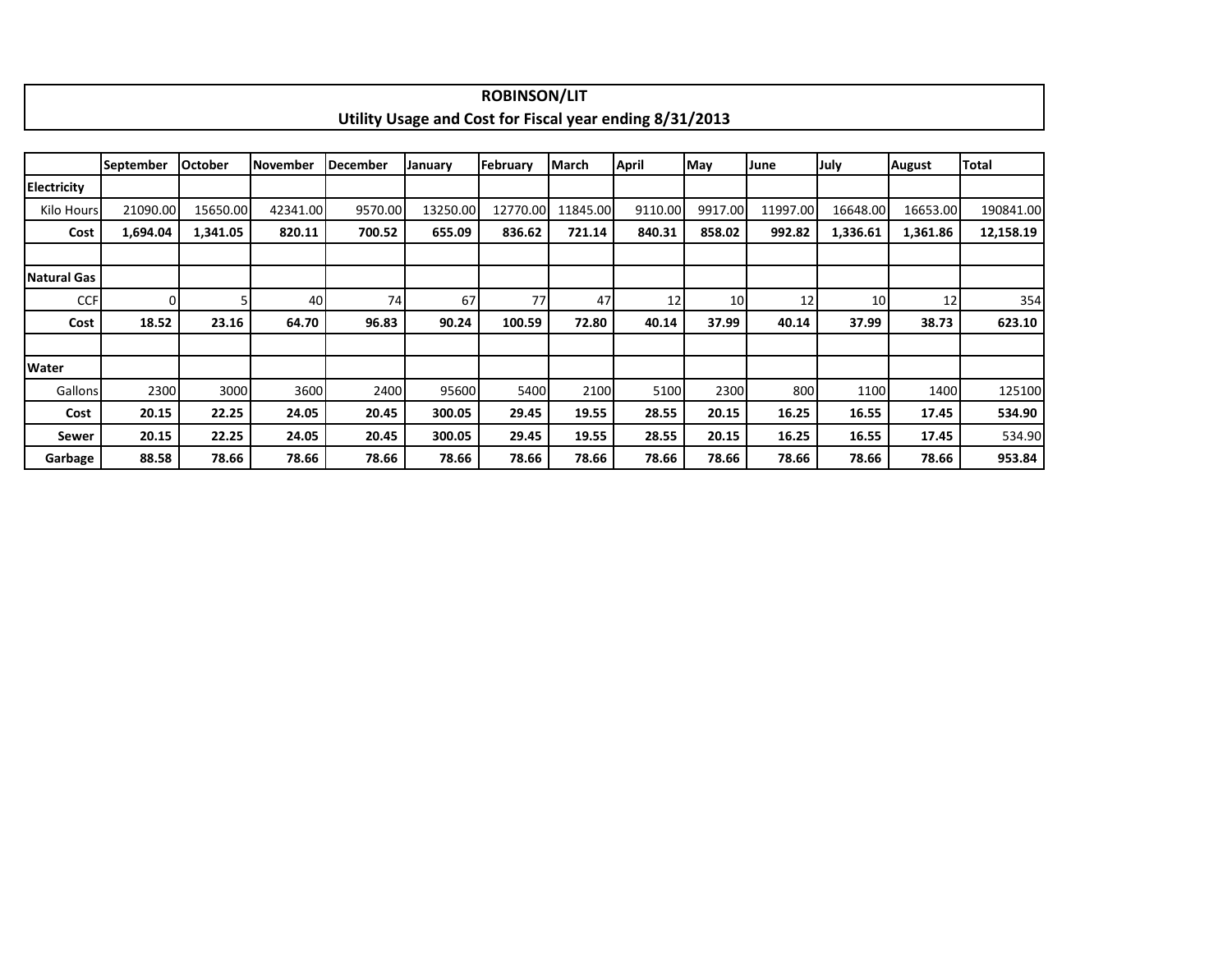|                    |                     |          |          |                 |                                                         | <b>READ TURRENTINE</b> |          |          |          |          |          |               |           |  |  |
|--------------------|---------------------|----------|----------|-----------------|---------------------------------------------------------|------------------------|----------|----------|----------|----------|----------|---------------|-----------|--|--|
|                    |                     |          |          |                 | Utility Usage and Cost for Fiscal year ending 8/31/2013 |                        |          |          |          |          |          |               |           |  |  |
|                    |                     |          |          |                 |                                                         |                        |          |          |          |          |          |               |           |  |  |
|                    | September   October |          | November | <b>December</b> | January                                                 | February               | March    | April    | May      | June     | July     | <b>August</b> | Total     |  |  |
| <b>Electricity</b> |                     |          |          |                 |                                                         |                        |          |          |          |          |          |               |           |  |  |
| Kilo Hours         | 59825.60            | 57625.60 | 46945.60 | 39145.60        | 36385.60                                                | 44145.60               | 39120.60 | 32797.60 | 8109.60  | 58169.60 | 48174.60 | 41024.60      | 511470.20 |  |  |
| Cost               | 5,059.65            | 4,866.99 | 3,405.10 | 2,870.20        | 1,857.67                                                | 2,632.46               | 1,330.43 | 3,006.89 | 3,760.75 | 4,790.27 | 4,152.69 | 3,349.37      | 41,082.47 |  |  |
|                    |                     |          |          |                 |                                                         |                        |          |          |          |          |          |               |           |  |  |
| Natural Gas        |                     |          |          |                 |                                                         |                        |          |          |          |          |          |               |           |  |  |
| <b>CCF</b>         | 116                 | 120      | 349      | 540             | 487                                                     | 405                    | 465      | 245      | 176      | 116      | 90       | 68            | 3177      |  |  |
| Cost               | 133.25              | 459.66   | 347.80   | 519.32          | 473.28                                                  | 406.65                 | 460.99   | 293.24   | 224.84   | 165.36   | 139.59   | 110.36        | 3,734.34  |  |  |
|                    |                     |          |          |                 |                                                         |                        |          |          |          |          |          |               |           |  |  |
| <b>Water</b>       |                     |          |          |                 |                                                         |                        |          |          |          |          |          |               |           |  |  |
| <b>Gallons</b>     | 83000               | 93800    | 62900    | 48700           | 54900                                                   | 83800                  | 40600    | 93500    | 58500    | 12100    | 6400     | 29500         | 667700    |  |  |
| Cost               | 262.85              | 294.65   | 201.95   | 159.35          | 177.95                                                  | 264.65                 | 135.05   | 293.75   | 188.75   | 49.55    | 32.45    | 101.75        | 2,162.70  |  |  |
| Sewer              | 262.85              | 294.65   | 201.95   | 159.35          | 177.95                                                  | 264.65                 | 135.05   | 293.75   | 188.75   | 49.55    | 32.45    | 101.75        | 2,162.70  |  |  |
| Garbage            | 414.24              | 414.24   | 414.24   | 492.28          | 492.28                                                  | 492.28                 | 492.28   | 492.28   | 492.28   | 492.28   | 492.28   | 492.28        | 5,673.24  |  |  |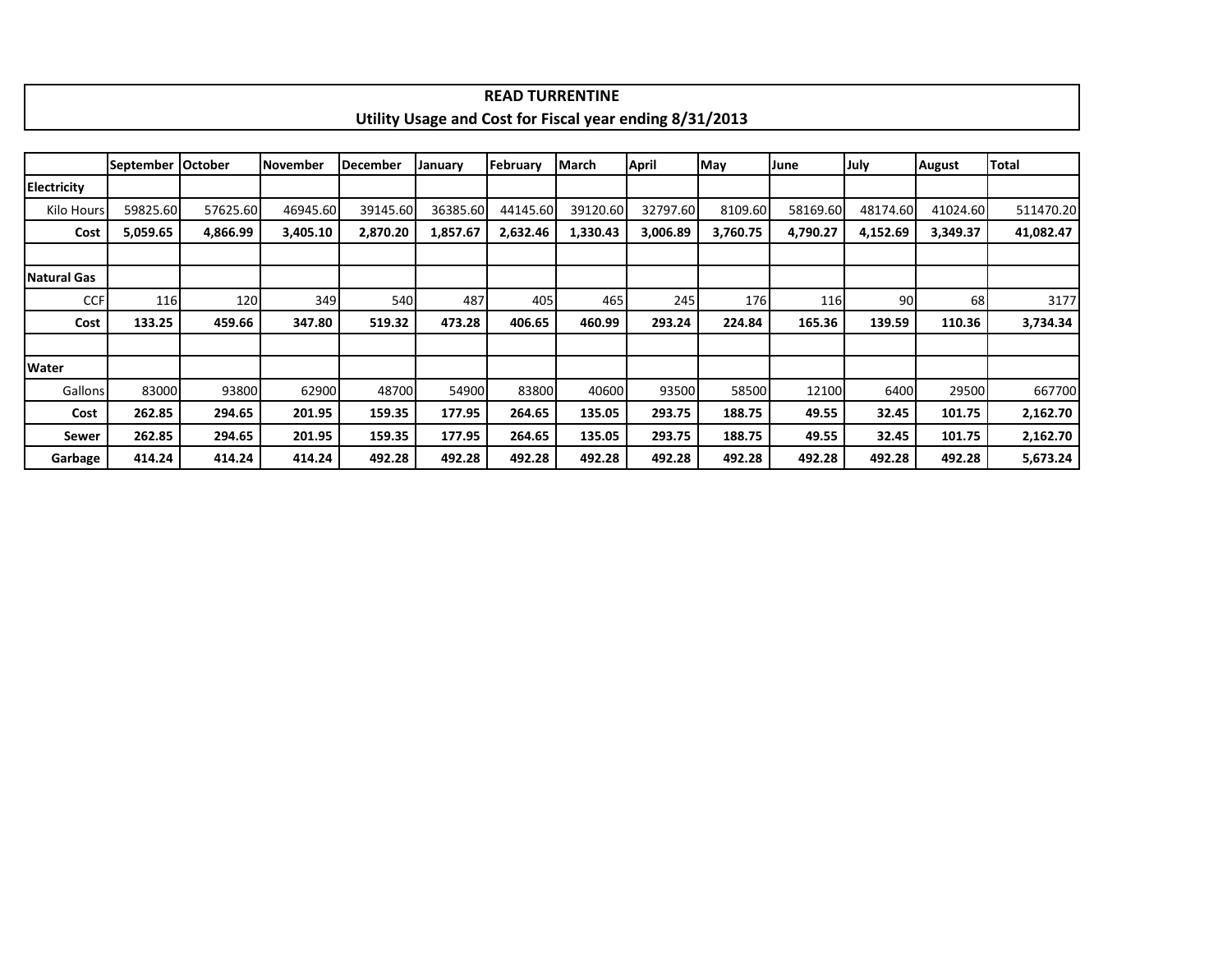|                    |                  |                |          |          |          |          | <b>ADMINISTRATION</b>                                   |          |          |          |             |               |              |  |
|--------------------|------------------|----------------|----------|----------|----------|----------|---------------------------------------------------------|----------|----------|----------|-------------|---------------|--------------|--|
|                    |                  |                |          |          |          |          | Utility Usage and Cost for Fiscal year ending 8/31/2013 |          |          |          |             |               |              |  |
|                    |                  |                |          |          |          |          |                                                         |          |          |          |             |               |              |  |
|                    | <b>September</b> | <b>October</b> | November | December | January  | February | March                                                   | April    | May      | June     | <b>July</b> | <b>August</b> | <b>Total</b> |  |
| <b>Electricity</b> |                  |                |          |          |          |          |                                                         |          |          |          |             |               |              |  |
| Kilo Hours         | 18520.00         | 15760.00       | 13920.00 | 13520.00 | 13720.00 | 15080.00 | 13978.00                                                | 13009.00 | 15123.00 | 19008.00 | 18288.00    | 18048.00      | 187974.00    |  |
| Cost               | 1,476.43         | 1,274.81       | 943.98   | 913.50   | 675.93   | 937.58   | 867.15                                                  | 1,112.10 | 1,219.31 | 1,495.22 | 1,441.11    | 1,425.89      | 13,783.01    |  |
|                    |                  |                |          |          |          |          |                                                         |          |          |          |             |               |              |  |
| Natural Gas        |                  |                |          |          |          |          |                                                         |          |          |          |             |               |              |  |
| <b>CCF</b>         |                  |                |          |          |          |          |                                                         |          |          |          |             |               |              |  |
| <b>Cost</b>        |                  |                |          |          |          |          |                                                         |          |          |          |             |               | 0            |  |
|                    |                  |                |          |          |          |          |                                                         |          |          |          |             |               |              |  |
| <b>Water</b>       |                  |                |          |          |          |          |                                                         |          |          |          |             |               |              |  |
| Gallons            | 6000             | 8900           | 5000     | 4900     | 7500     | 5000     | 3300                                                    | 10000    | 8800     | 4900     | 5700        | 7700          | 77700        |  |
| Cost               | 31.25            | 39.95          | 28.25    | 27.95    | 35.75    | 28.25    | 23.15                                                   | 28.85    | 39.65    | 27.95    | 30.35       | 36.35         | 377.70       |  |
| Sewer              | 31.25            | 39.95          | 28.25    | 27.95    | 35.75    | 28.25    | 23.15                                                   | 43.25    | 39.65    | 27.95    | 30.35       | 36.35         | 392.10       |  |
| Garbage            | 169.85           | 169.58         | 169.58   | 169.58   | 169.58   | 169.58   | 169.58                                                  | 169.58   | 169.58   | 169.58   | 169.58      | 169.58        | 2,035.23     |  |

ா

٦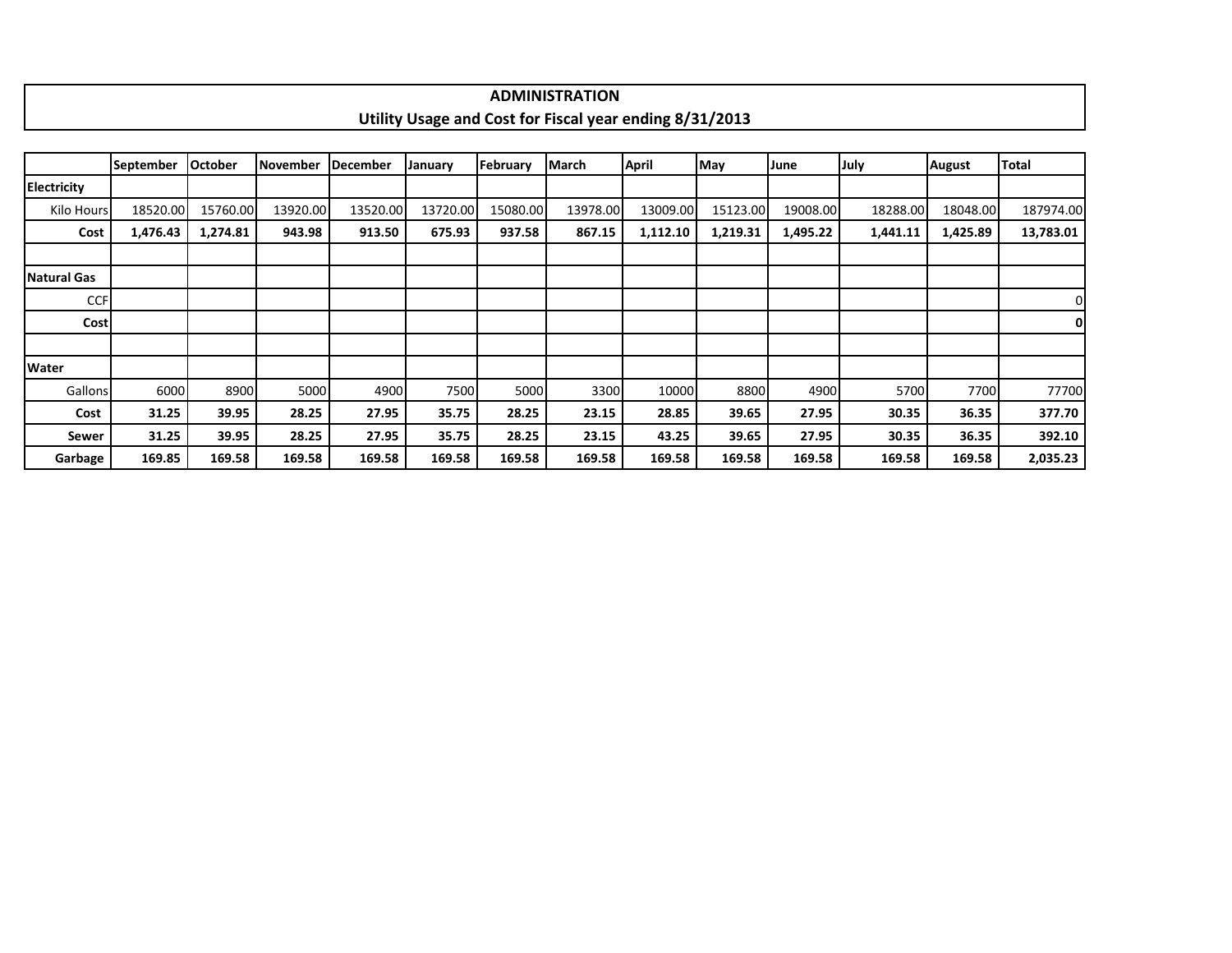|                    |                  |                |                               |                 |          |          | <b>LAURA REEVES</b>                                     |              |          |          |          |          |           |  |  |
|--------------------|------------------|----------------|-------------------------------|-----------------|----------|----------|---------------------------------------------------------|--------------|----------|----------|----------|----------|-----------|--|--|
|                    |                  |                |                               |                 |          |          | Utility Usage and Cost for Fiscal year ending 8/31/2013 |              |          |          |          |          |           |  |  |
|                    |                  |                |                               |                 |          |          |                                                         |              |          |          |          |          |           |  |  |
|                    | <b>September</b> | <b>October</b> | <b>November</b>               | <b>December</b> | January  | February | March                                                   | <b>April</b> | May      | June     | July     | August   | Total     |  |  |
| <b>Electricity</b> |                  |                |                               |                 |          |          |                                                         |              |          |          |          |          |           |  |  |
| Kilo Hours         | 71082.00         | 60545.00       | 45699.00                      | 34087.00        | 29533.00 | 32005.00 | 31648.00                                                | 27388.00     | 38672.00 | 56074.00 | 49238.00 | 50992.00 | 526963.00 |  |  |
| Cost               | 5,678.39         | 5,047.54       | 3,246.80                      | 2,568.40        | 1,569.69 | 2,030.73 | 2,017.44                                                | 2,574.78     | 3,405.92 | 4,577.76 | 4,190.05 | 4,111.98 | 41,019.48 |  |  |
|                    |                  |                |                               |                 |          |          |                                                         |              |          |          |          |          |           |  |  |
| <b>Natural Gas</b> |                  |                |                               |                 |          |          |                                                         |              |          |          |          |          |           |  |  |
| <b>CCF</b>         | 385              |                | 258                           | 568             | 721      | 476      | 242                                                     | 183          | 116      | 61       | 55       | 75       | 3140      |  |  |
| Cost               | 345.74           |                | 248.93                        | 518.44          | 651.30   | 443.92   | 238.85                                                  | 206.60       | 140.18   | 85.67    | 79.70    | 91.35    | 3,050.68  |  |  |
|                    |                  |                | Credit (no copy of statement) |                 |          |          |                                                         |              |          |          |          |          |           |  |  |
| <b>Water</b>       |                  |                |                               |                 |          |          |                                                         |              |          |          |          |          |           |  |  |
| Gallons            | 61500            | 169300         | 34300                         | 26900           | 46700    | 50400    | 34800                                                   | 73600        | 67400    | 4900     | 3400     | 24300    | 597500    |  |  |
| Cost               | 197.75           | 521.15         | 116.15                        | 93.95           | 153.35   | 164.45   | 117.65                                                  | 234.05       | 215.45   | 36.95    | 23.45    | 86.15    | 1,960.50  |  |  |
| Sewer              | 197.75           | 521.15         | 116.15                        | 93.95           | 153.35   | 164.45   | 117.65                                                  | 234.05       | 215.45   | 36.95    | 23.45    | 86.15    | 1,960.50  |  |  |
| Garbage            | 308.58           | 308.58         | 308.58                        | 436.67          | 436.67   | 436.67   | 436.67                                                  | 436.67       | 436.67   | 436.67   | 436.67   | 436.67   | 4,855.77  |  |  |
|                    |                  |                |                               |                 |          |          |                                                         |              |          |          |          |          |           |  |  |

 $\Gamma$